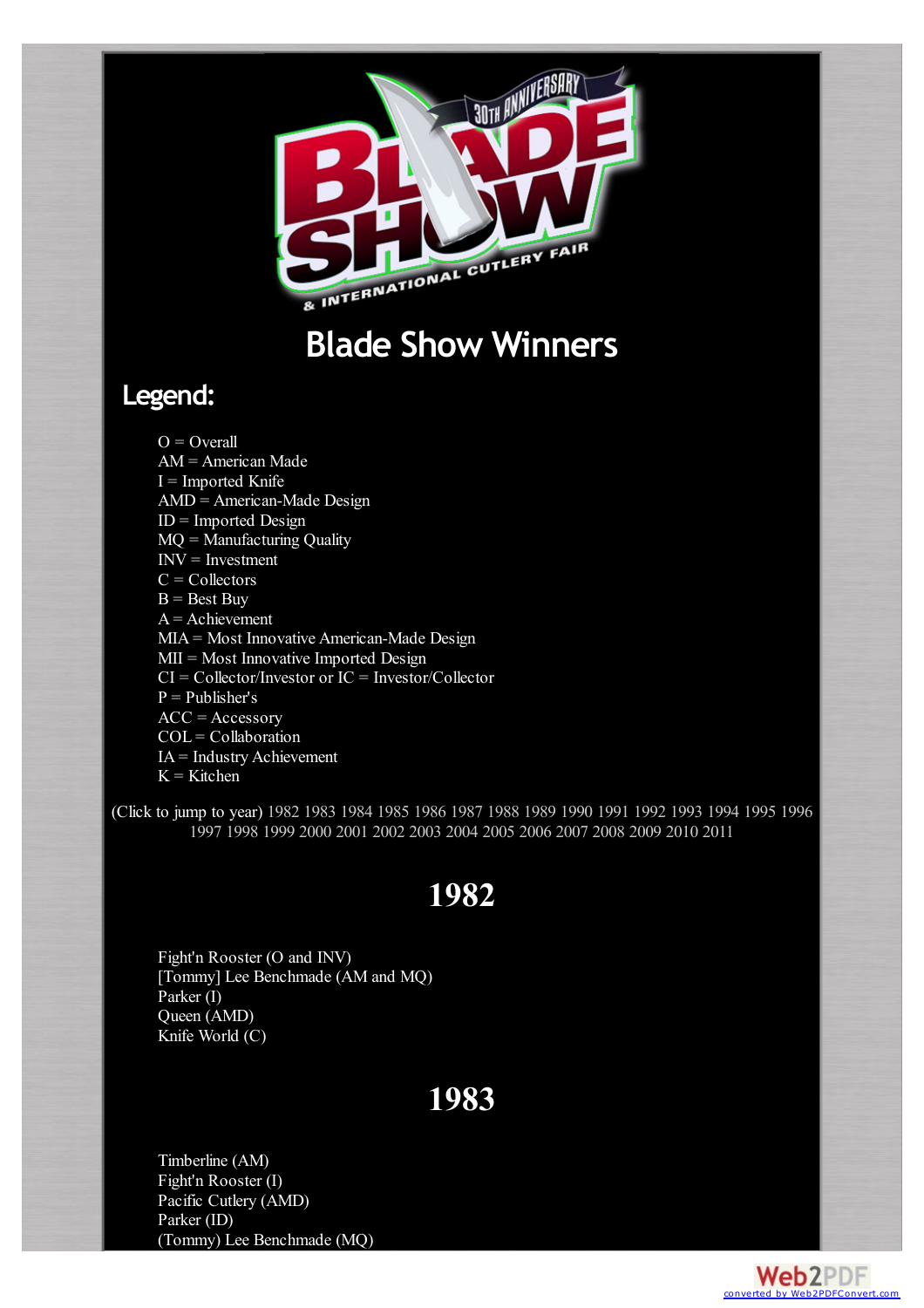[back](#page-0-2) to top

# **1984**

<span id="page-1-0"></span>Timberline survival hunter (O) Case (AM) Jet-Aer Corp., G-96 Knives (I) Lee Benchmade (AMD) Fight'n Rooster (ID) Bulldog (INV) Parker (MQ)

[back](#page-0-2) to top

#### **1985**

<span id="page-1-1"></span>Gerber Clip-Lock (O) Fight'n Rooster 12-blade (INV) Lee Benchmade damascus hunters (AM) Bulldog serpentine stockman (I) Timberline survival hunter (AMD) Kershaw old-world-style dagger (ID) Rodgers-Wostenholm USA (MQ)

[back](#page-0-2) to top

## **1986**

<span id="page-1-2"></span>Fight'n Rooster 7-blade congress whittler (O) Alcas Solution (AM) Timberline survival folder (AMD) Hoffman Condor hunting knives (ID) Bulldog and Lee Benchmade (tie) (MQ) Kershaw Model 1005 (I) Parker JK-1 (INV) Gerber Ultralight LST (B)

[back](#page-0-2) to top

# **1987**

<span id="page-1-4"></span><span id="page-1-3"></span>Buck Titanium (O) Fight'n Rooster 4-blade canoe (I) Blue Grass/Winchester stockman (INV) Cold Steel Trail Mate (ID) Gerber Parabellum (AM) Lee Benchmade (MQ) Blackjack Folding Mamba II (B) Parker razor pocketknife (AMD)

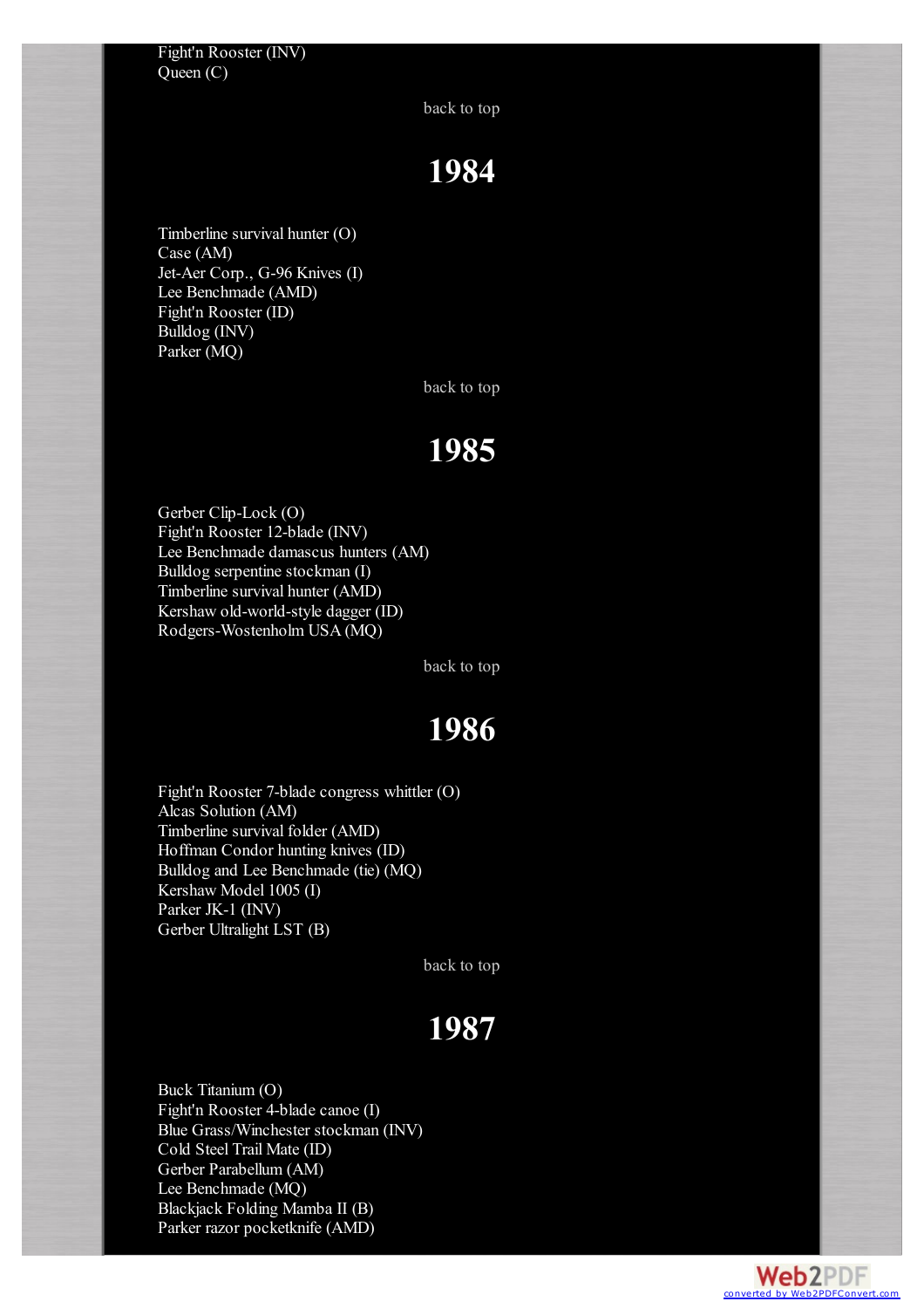### **1988**

SOG Tomcat (O) Cold Steel bowie (AM) Fight'n Rooster pearl whittler (I) Damascus USA damascus Rambo knife (AMD) Outdoor Edge Game Skinner (ID) Case 059L SSP (B) Spyderco Police (MQ) 25th Anniversary Buck 110 (INV)

[back](#page-0-2) to top

## **1989**

<span id="page-2-0"></span>Blue Grass/Winchester W15 1927 (O) Beretta USA K92 (B) Case/Parker 100th Anniversary knives (INV) Camillus Promaster 893 (AMD) Damascus USA Reagan Bowie (ID) SOG Stingray (I) Fight'n Rooster (MQ) Buck Yellowhorse Knives (A)

[back](#page-0-2) to top

### **1990**

<span id="page-2-1"></span>Spyderco Endura (O) Camillus 716 Yello Jaket (AM) Blackjack/Warner Moran Rio Grande Bowie (I) Becker Knife & Tool Tactul II (MIA) Sante Fe Stoneworks gent's skinner (MII) Queen Jumbo (B) Buck BuckLock I Model 531 (CI) SOG (MQ) Beretta factory/custom collaboration program (A)

[back](#page-0-2) to top

# **1991**

**Web2PDF** converted by [Web2PDFConvert.com](http://www.web2pdfconvert.com?ref=PDF)

<span id="page-2-3"></span><span id="page-2-2"></span>Timberline Timberlite (O) Camillus High Country Hunters (B) Spyderco Pro-Hunter (I) SOG ToolClip (MII) United Cutlery T2 (AM) Gerber Gator Serrater (MIA) Santa Fe Stoneworks trout knife (IC) Queen Schatt & Morgan line (MQ)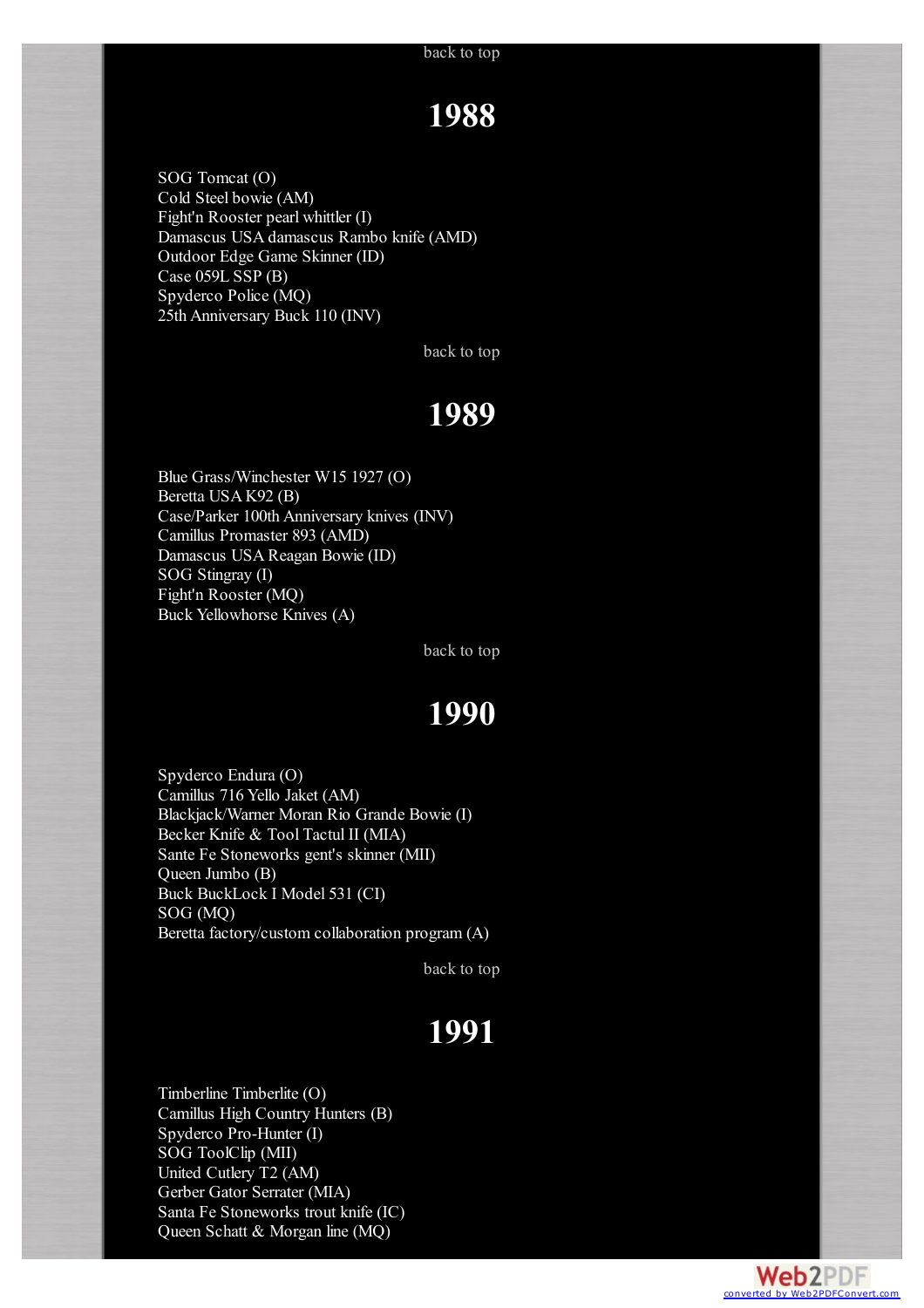## **1992**

Gerber Multi-Plier (O) Equip USA El Diente (MIA) Spyderco Civilian (MII) Blackjack Classic 1-7 (AM) Bear MGC 125 BR (B) Camillus CCC-2 (CI) Beretta USA (MQ) Linder-Solingen Purple Perlex Dagger (I) Little River Knives Winston Motor Sports Set (P)

[back](#page-0-2) to top

#### **1993**

<span id="page-3-0"></span>Spyderco Snap-It (O) Beretta USA/Jack Busfield collaboration (MQ) Boker Delta 2040 (I) Gerber Guardian Back-Up (AM) Case/Little River Racing Collectibles (P) Soque River Lev-R-Lok (MIA) Bear MGC Wildlife Series (CI) Outdoor Edge Fish Skinner (I) Camillus Crown Stag Bowie (B)

[back](#page-0-2) to top

#### **1994**

<span id="page-3-1"></span>Buck CrossLock (O) Timberline/Equip USA Spec War (AM) Spyderco Remote Release Snap-It (I) Knives of Alaska Brown Bear/Cub Bear Combo (MIA) Little River X-9 Para-Bow (MII) Benchmark Feather Mate (B) Santa Fe Stoneworks/Tommy Lee collaboration (IC) Bear MGC (MQ) DMT Diafold (ACC) Queen (P)

[back](#page-0-2) to top

#### **1995**

<span id="page-3-2"></span>Spyderco Silhouette (O) SOG Power Plier (AM) Outdoor Edge FieldLight (I) Benchmark Feather Mate Sharpee (MIA) Euroblade laguiole (MII) Bear MGC 520 stag peanut (B)

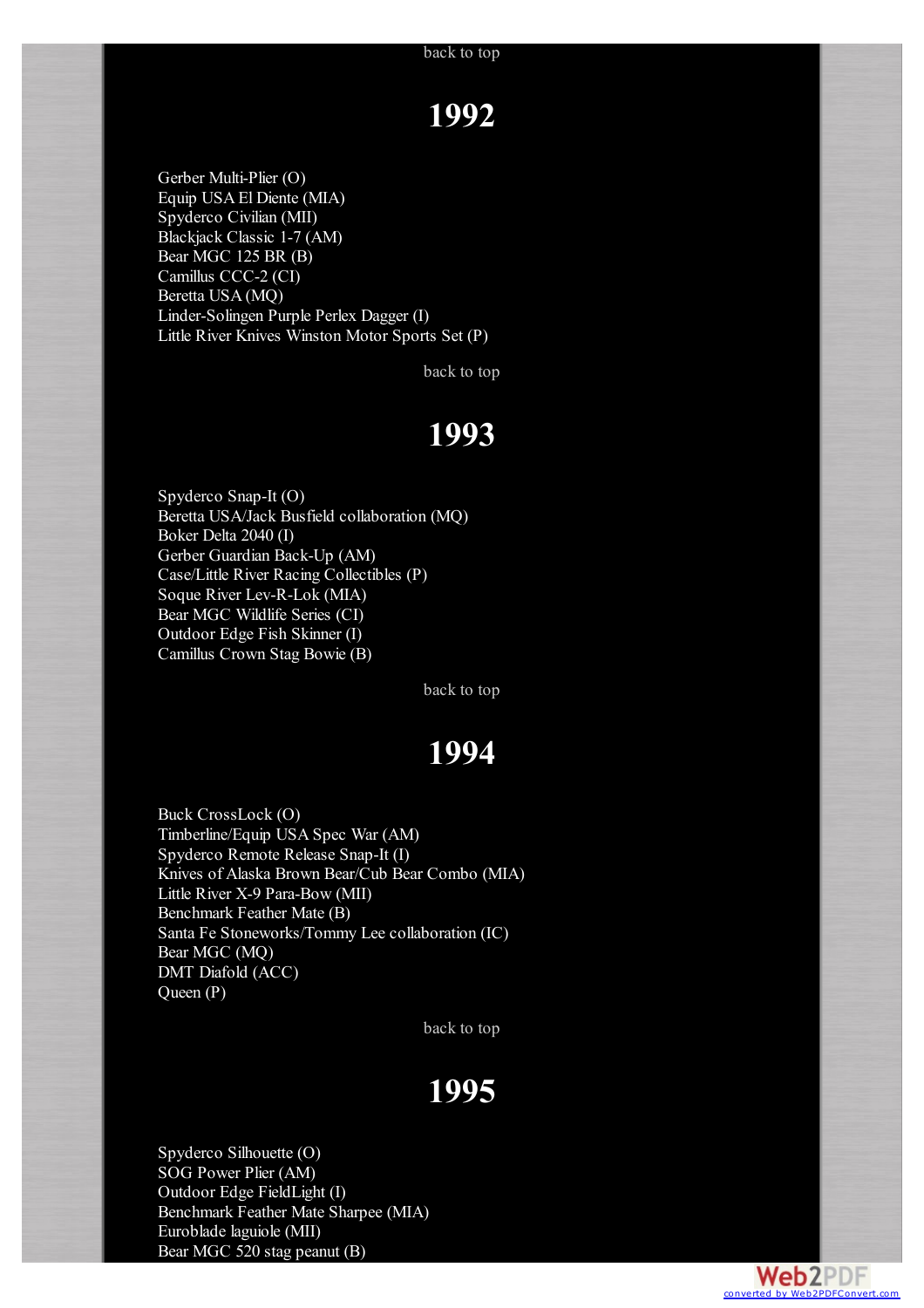<span id="page-4-0"></span>Santa Fe Stoneworks/Tommy Lee folder (CI) Blackjack (MQ) DMT Diamond Mini Sharp (ACC) J. Bruce Voyles (P)

[back](#page-0-2) to top

### **1996**

Buck BuckTool (O) Gerber Applegate Combat Folder (AM) Spyderco/Michael Walker Lightweight (I) Bear MGC Bear Jaws (MIA) United/Colt CT-2 knife/ax combo (MII) Blackjack Chucker (B) Queen Schatt & Morgan Series VI (IC) Camillus (MQ) DMT Diamond Aligner (ACC) Frank Centofante (P)

[back](#page-0-2) to top

## **1997**

<span id="page-4-1"></span>Boker Super Liner (O) Meyerco Strut'N'Cut (MIA) Benchmade (MQ) GATCO/Timberline Stealth (AM) Al Mar Ultra Lite (MII) Ontario SP-17 (B) Outdoor Edge Wedge (I) Santa Fe Stoneworks/Bob Terzuola gent's folder (IC) EZE-Lap 510 (ACC) Bill Moran School of Bladesmithing (P)

[back](#page-0-2) to top

#### **1998**

<span id="page-4-3"></span><span id="page-4-2"></span>Outdoor Edge Kodi-Pak (O) Kershaw/Ken Onion 1510 (AM) Columbia River Knife & Tool [CRKT]/Ed Halligan K.I.S.S. (I) Camillus CUDA (MIA) Al Mar Havana Clipper (MII) Microtech (MQ) EDI Genesis-I (B) Linder-Solingen/Blue Mountain Turquoise Kris Dagger Art Set (IC) DMT Double-Sided Diafold (ACC) American Knife & Tool Institute (P)

[back](#page-0-2) to top

**1999**

**Web2PDF** converted by [Web2PDFConvert.com](http://www.web2pdfconvert.com?ref=PDF)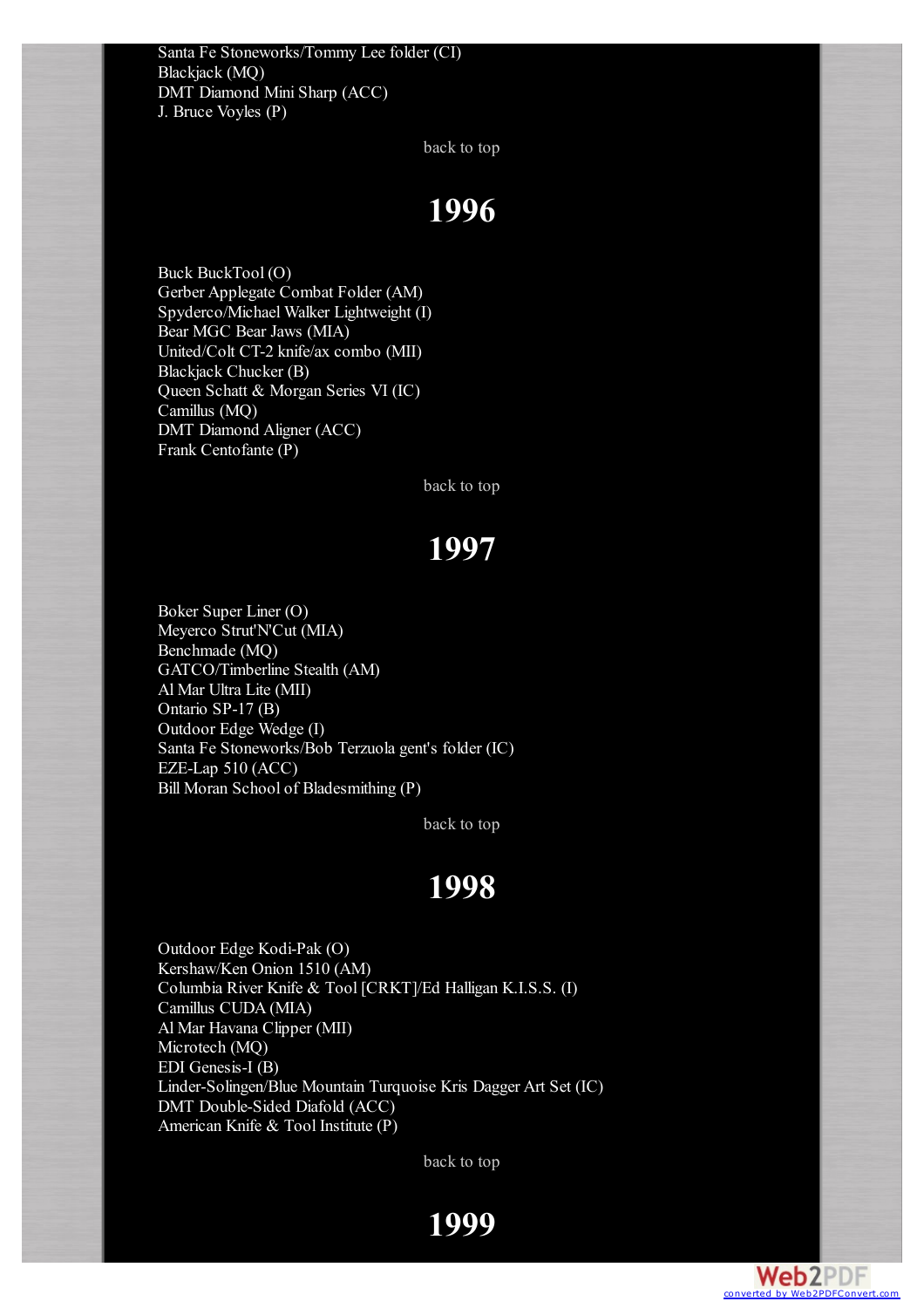Emerson Knives, Inc., Commander (O) William Henry Knives (WHK) T10-CF (AM) SOG Vision (I) SpeedTech Synergy (MIA) C.A.S. Iberia Starship (MII) Kershaw Black Out (B) Santa Fe Stoneworks/Eddie Baca (IC) GATCO Tri-Seps (ACC) Beretta/Warren Thomas Stealth (COL) Case (IA) Jerry Fisk and Larry Fuegen (P)

[back](#page-0-2) to top

### **2000**

<span id="page-5-0"></span>WHK S07 (O) M.O.D. Duane Dieter CQD (AM) CRKT/Pat Crawford Point Guard (I) Microtech/Greg Lightfoot LCC (COL) Timberline/Butch Vallotton Discovery (B) Chris Reeve Knives (MQ) WHK T-10 pearl damascus(IC) Imagical Design 2000 DP1 (MII) Gerber Multi-Plier 800 Legend (MIA) Sentry Solutions Tuf-Glide (ACC) Bill Moran (IA) C.J. Buck (P)

[back](#page-0-2) to top

## **2001**

<span id="page-5-1"></span>M.O.D. CQD Mark V ATAC (O) Kershaw/Onion Black Chive (AM) CRKT/Michael Walker Blade-LOCK (I) Chris Reeve Knives (MQ) WHK T-12 (IC) Schrade/Van Barnett gent's folder (COL) Tigersharp Neon (MII) TiNives BayoKnife (MIA) Camillus/Darrel Ralph ArcLite (B) Sentry Solutions knife-and-tool care kit (ACC) CRKT (P) Paul Basch (IA)

[back](#page-0-2) to top

#### **2002**

<span id="page-5-2"></span>Kershaw/Onion Rainbow Leek (O) WHK Spectrum (AM) A.G. Russell Gent's Pocketknife (I)

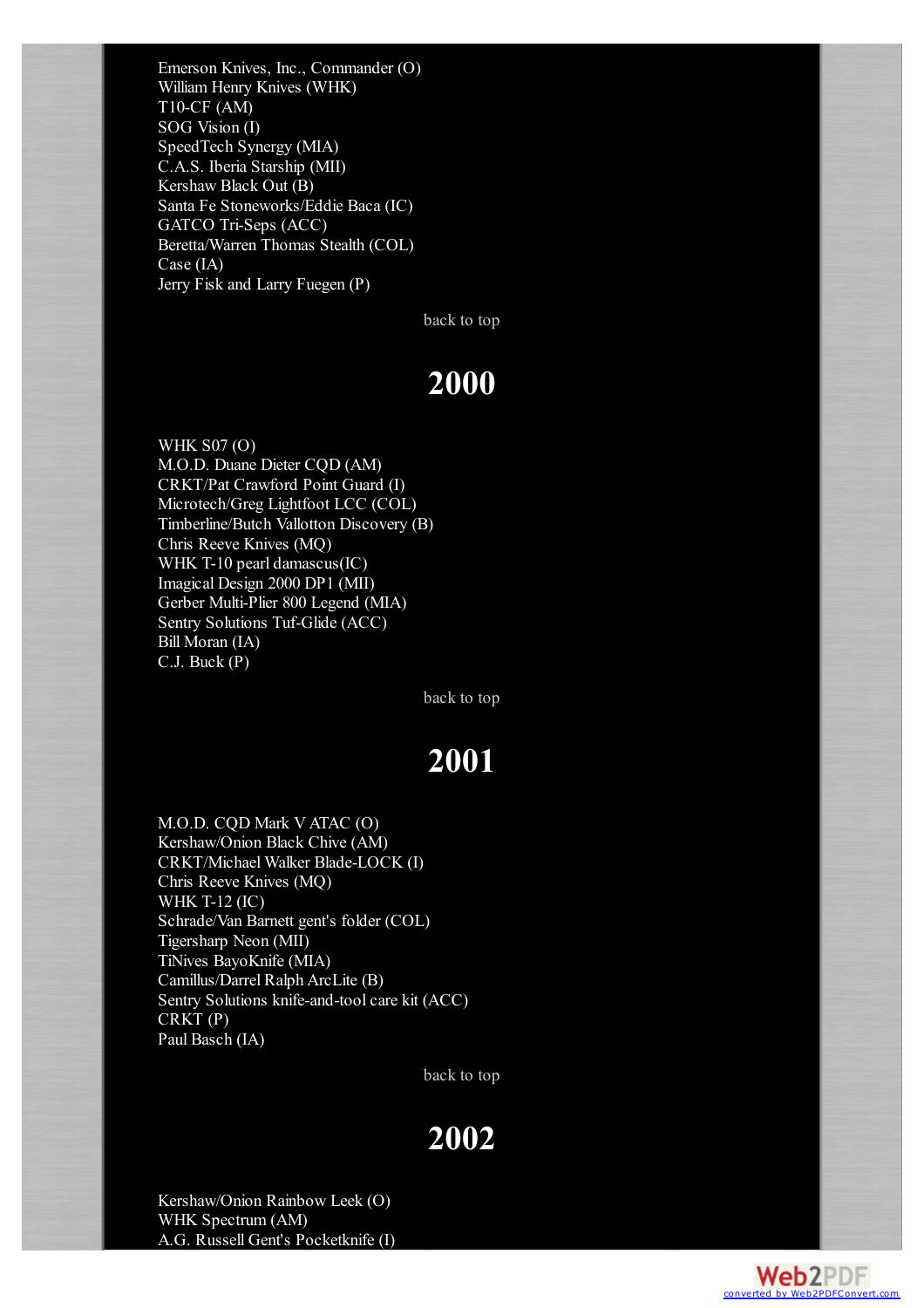TiNives (MQ) WHK Maltese (IC) Phantom Knives Rip Cord Medallion (MIA) Smith & Wesson Power Glide (MII) Camillus/Jerry Fisk OVB Bowie (COL) Benchmade Mini-Griptilian (B) DMT Mini Hone (ACC) Buck Knives (P) Jim Batson (IA)

[back](#page-0-2) to top

### **2003**

<span id="page-6-0"></span>WHK Westcliff (O) Simonich Urban Raven (AM) CRKT/Allen Elishewitz Rollock (I) Buck Revolution-XT (MIA) Kershaw Carabiner Tool (MII) Ka-Bar/Bob Dozier Zytel folding hunter (B) Chris Reeve Knives/Bill Harsey Green Beret Knife (COL) WHK Monarch (IC) Kershaw Shun Santoku (K) Chris Reeve Knives (MQ) DMT Diafold Ceramic Serrated Knife Sharpener (ACC) Spyderco (P) David Morrell (IA)

[back](#page-0-2) to top

#### **2004**

<span id="page-6-1"></span>CRKT/Ed Van Hoy Snap Lock (O) Microtech MTX2 (AM) Ka-Bar/Bob Dozier aluminum folding hunter (I) Gerber Nautilus (MIA) Benchmade/Steve Fecas Gamer (B) A.G. Russell SeaMaster (MII) CRKT/Barry Gallagher Montana Gentleman (COL) WHK Arc Display System (K) Chris Reeve Knives (MQ) Case Family Brands Encyclopedia Set (IC) DMT 6N1 sharpener (ACC) A.G. and Goldie Russell (P) Dan Wright (IA)

[back](#page-0-2) to top

#### **2005**

<span id="page-6-2"></span>Kershaw/Onion Offset (O) SOG Topo Meridian (AM) RKT/Van Hoy Snap Fire (I) Spyderco/Kershaw Spyker (COL) Kershaw/Grant & Gavin Hawk E.T. (MIA)

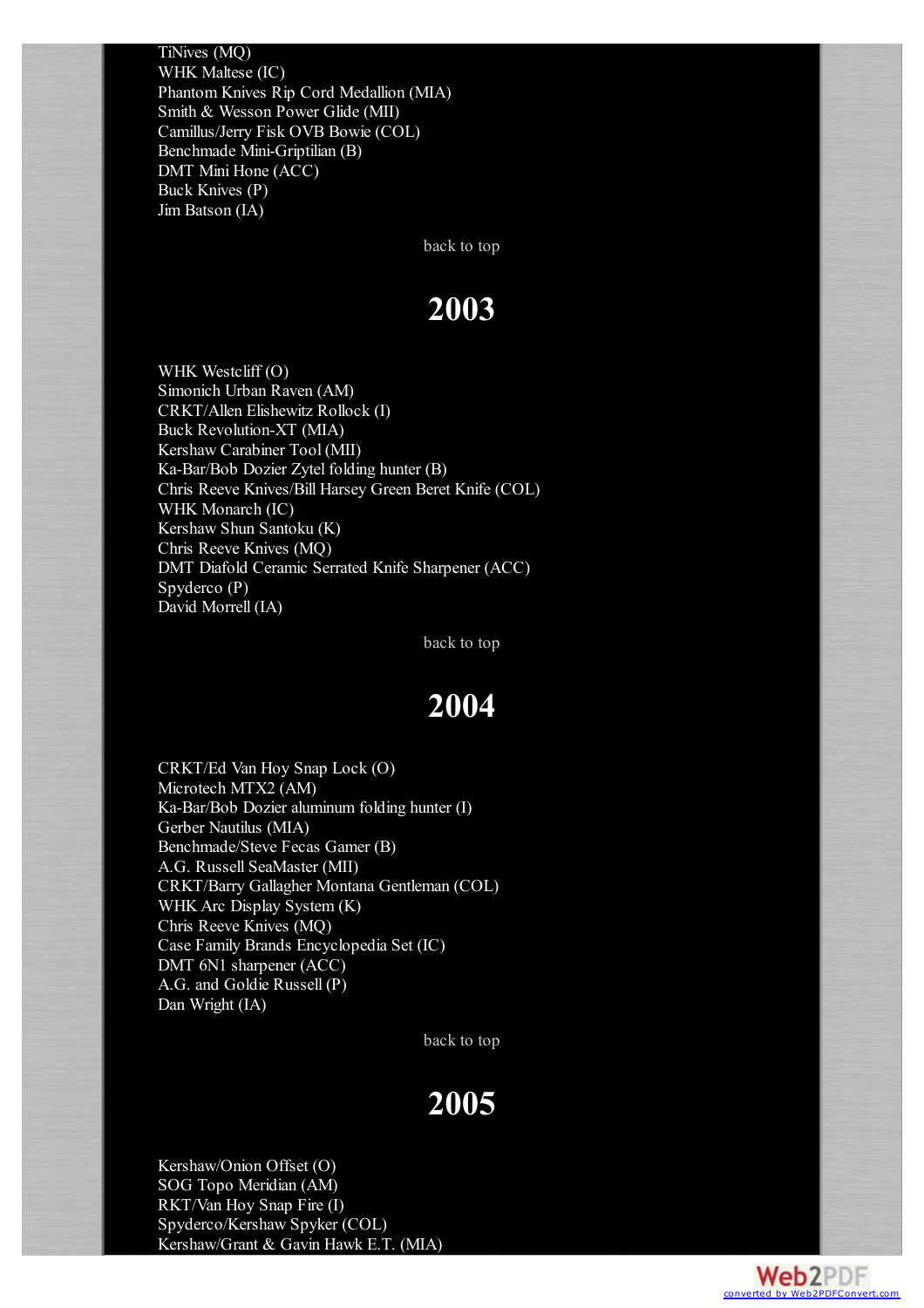Miltner Adams MA-1 (MII) Spyderco Byrd line (B) Chris Reeve Knives 21st Anniversary Sebenza (IC) Chris Reeve Knives (MQ) Kershaw Shun Classic Chef Knife (K) CRKT Merlin (ACC) Don Fogg (IA) Houston Price and Mark Zalesky (P)

[back](#page-0-2) to top

#### **2006**

<span id="page-7-0"></span>William Henry Knives GenTac CTD (O) Benchmade Model 610 Rukus (AM) CRKT My Tighe (I) Benchmade/Bill McHenry 3300 OTF Infidel (COL) Kershaw Zero Tolerance M.U.D.D. (MIA) Spyderco Bi-Fold (MII) Byrd G-10 Meadowlark (B) Kershaw Shun SG0405 (K) WHK B5 Bengali (IC) Shapton GlassStone sharpening system (ACC) Chris Reeve Knives (MQ) Hank Reinhardt (IA) Kershaw, Ken Onion and Strider Knives (P)

[back](#page-0-2) to top

#### **2007**

<span id="page-7-1"></span>Kershaw Tyrade (O) Chris Reeve Knives Pacific (AM) Boker Three Roses (I) SOG KIKU by SOG Specialty Knives and Kikuo Matsuda (COL) Kershaw R.A.M. (MIA) CRKT K.I.S.S. Two-Timer (MII) CRKT Guppie (B) Kershaw Shun Kaji (K) WHK B10 Decade (IC) Blade-Tech Tek-Lok Sharp Shim (ACC) Chris Reeve Knives (MQ) Wayne Goddard and Paul Bos (IA)

[back](#page-0-2) to top

### **2008**

<span id="page-7-2"></span>Chris Reeve Knives Umnumzaan (O) WHK B06 TAT Ventana (AM) CRKT Fulcrum (I) Arkansas Hunter by Case and Tony Bose (COL) Leatherman Tool Group Skeletool (MIA) CRKT Glide Lock (MII) Spyderco Tenacious (B)

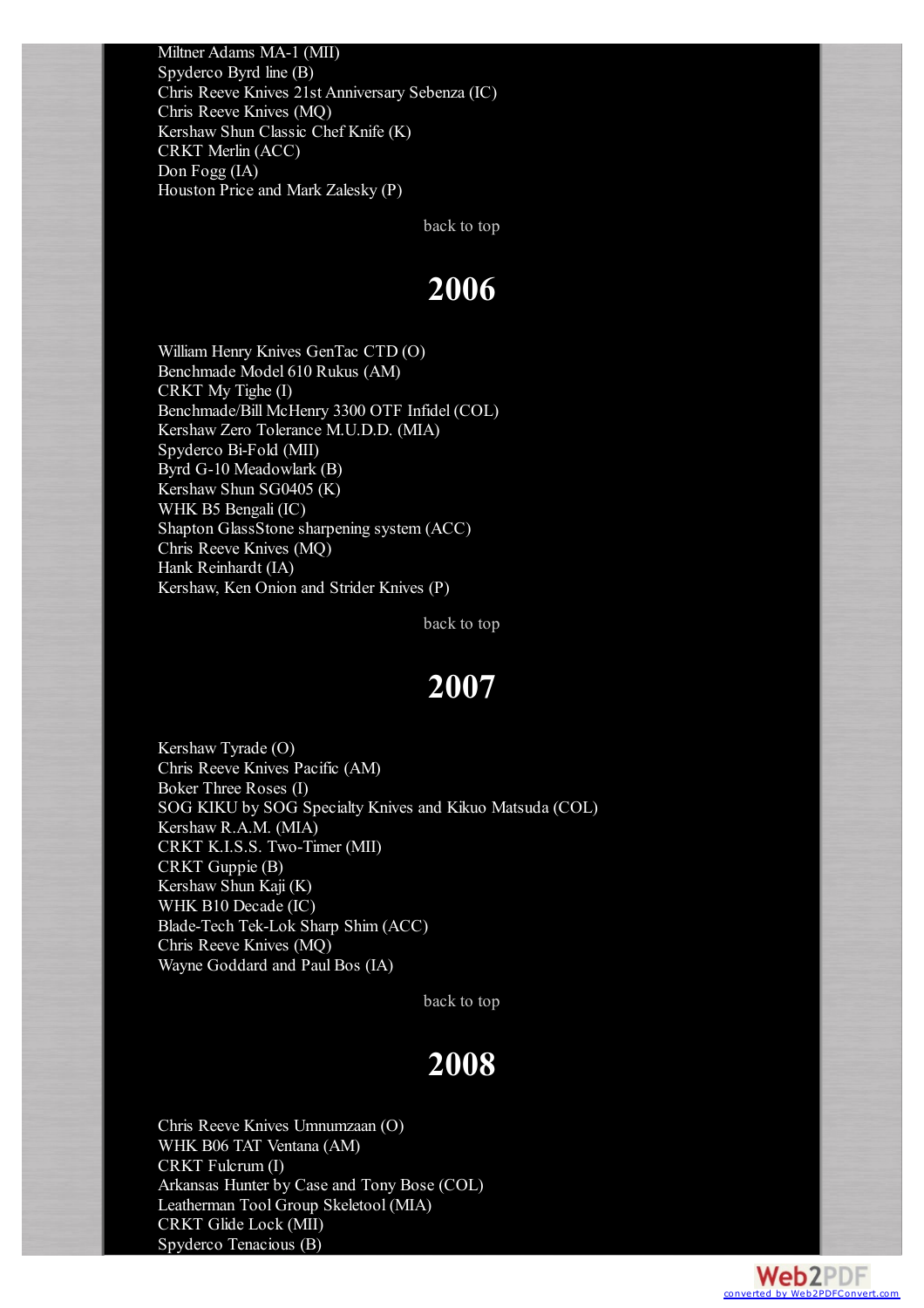Kershaw Shun cook's knife (K) WHK B11 Tapestry (IC) CRKT Get-A-Way Driver (ACC) Chris Reeve Knives (MQ) Daryl Meier (IA) BladeForums Bowie Project Participants (P)

[back](#page-0-2) to top

#### **2009**

<span id="page-8-0"></span>Lone Wolf Knives Paul Defender (O) Kershaw SpeedForm (AM) Benchmade Nagara (I) Spyderco Bob-T Slipit (COL) Fox Knives USA REZ-Q2 (MIA) CRKT Flux (MII) Lone Wolf Knives Blackfoot (B) Chris Reeve Knives Sikayo 10-Inch Slicer (K) WHK Anthem (IC) Wicked Edge Precision Knife Sharpener (ACC) Chris Reeve Knives (MQ) Phil Lobred and Kevin Pipes (IA)

[back](#page-0-2) to top

#### **2010**

<span id="page-8-1"></span>Chris Reeve Knives TI-Lock (O) Kershaw Tilt (AM) CRKT Eros (I) Spyderco Manix2 Translucent Blue Lightweight (MIA) J.W. Denton (IA) Lion Steel SR-1 (MII) Chris Reeve Knives (MQ) Kershaw Shun Premier (K) A.G. Russell Knives Steel Thumbnail (ACC) the Knife Community At Large (P) Spartan/Harsey Model 1 Limited (COL) Pro-Tech Knives Don (IC) Stone River Gear SRG1STLB (B)

[back](#page-0-2) to top

## **2011**

<span id="page-8-2"></span>Zero Tolerance 0777 (O) Spyderco Native Fluted Titanium (AM) Spyderco Vallotton Sub-Hilt Folder (I) Microtech SF (MIA) Pete Cohan (IA) Fox Ax-Dobolock (MII) Chris Reeve Knives (MQ) Kershaw Shun Fuji Chef's Knife (K) Blade-Tech MOLLE-Lok (ACC)